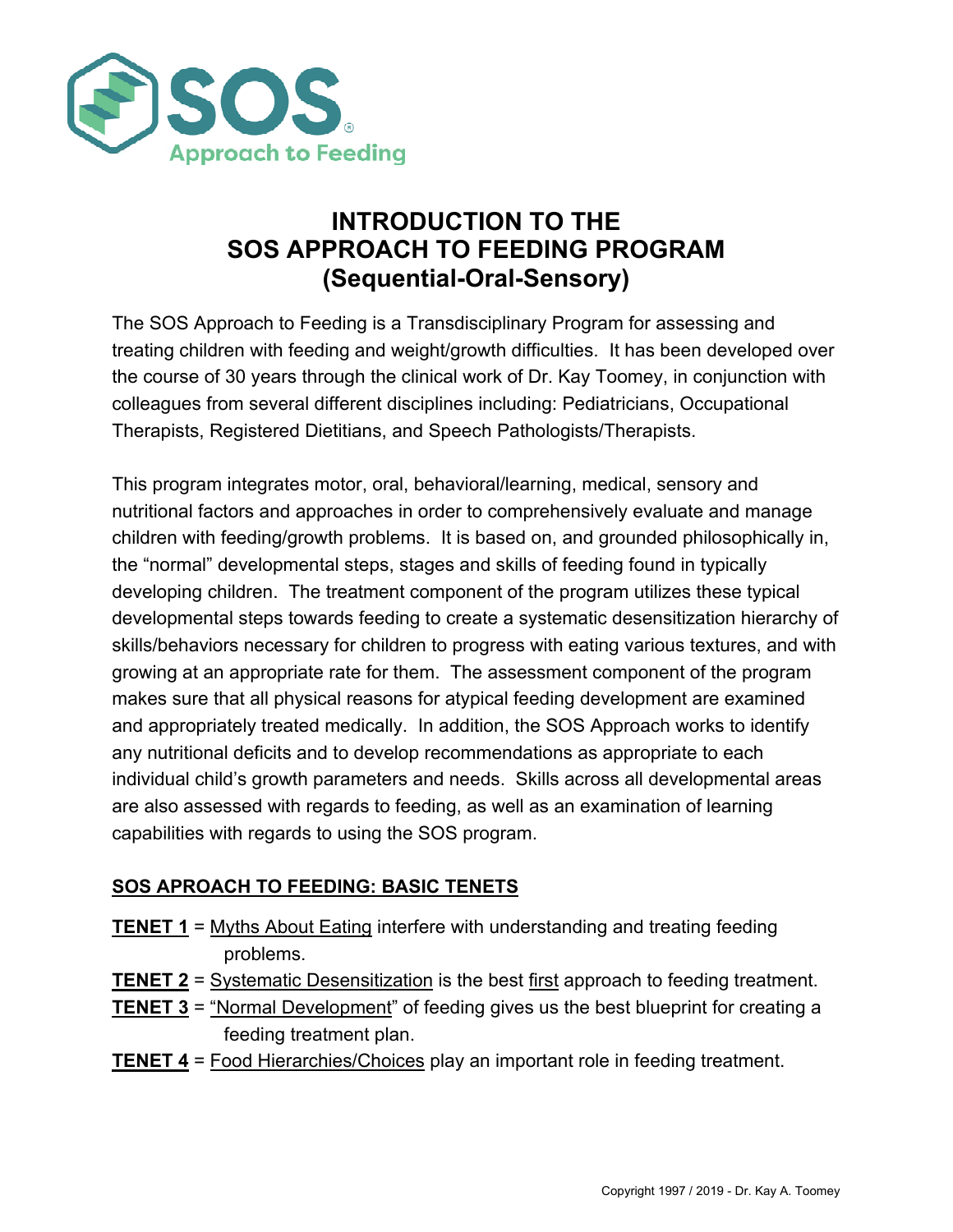#### **ASSESSMENT/DIAGNOSTIC PHASE:**

The Assessment Phase of the program usually begins with a direct referral from a child's Primary Care Physician. However, referrals from individual therapists in the community, early childhood interventionists and/or programs, preschools, schools, other medical specialists, and/or parents are also accepted. (The referring party is always encouraged to attend the assessment with the family.) The child's Primary Care Physician is then contacted to notify him/her about the referral request.

A Trans-disciplinary team consisting of a pediatrician, psychologist, occupational therapist, speech pathologist and dietitian observe the child eating with his or her primary care givers in a Clinic setting. Families are asked to bring other family members who may be typically present at a meal if possible. Families are also asked to bring the plates, bowls, utensils etc. that the child usually uses at home to the evaluation. The goal is for the family to bring with them, items to help the child feel as comfortable as possible in a clinic setting. The Clinic setting with the Transdisciplinary Team has become the preferred setting for the initial evaluation over the years of developing the program for the following reasons:

- 1. In order to fully and correctly evaluate a feeding problem, the Team believes it is necessary to have all of the Team members present at the assessment at the same time. Frequently, the children referred to Dr. Toomey have had a prior evaluation by only one discipline in the past. When the child is assessed by the Team, there is often some other aspect of the feeding problem which has not been identified and is the reason for the child not progressing as expected/desired.
- 2. The evaluation with Dr. Toomey takes place over the course of 1 day in the Clinic setting, with the Families receiving a written copy of the assessment and recommendations by the end of the appointment. If all 5 of the members of the Team were to each see the child separately in a home or clinic setting at different times/days, significant scheduling difficulties would be encountered. As a result, the full evaluation could take several weeks to complete. Having all the Team members completing the assessment together gives the Family at least an initial plan within a short time period.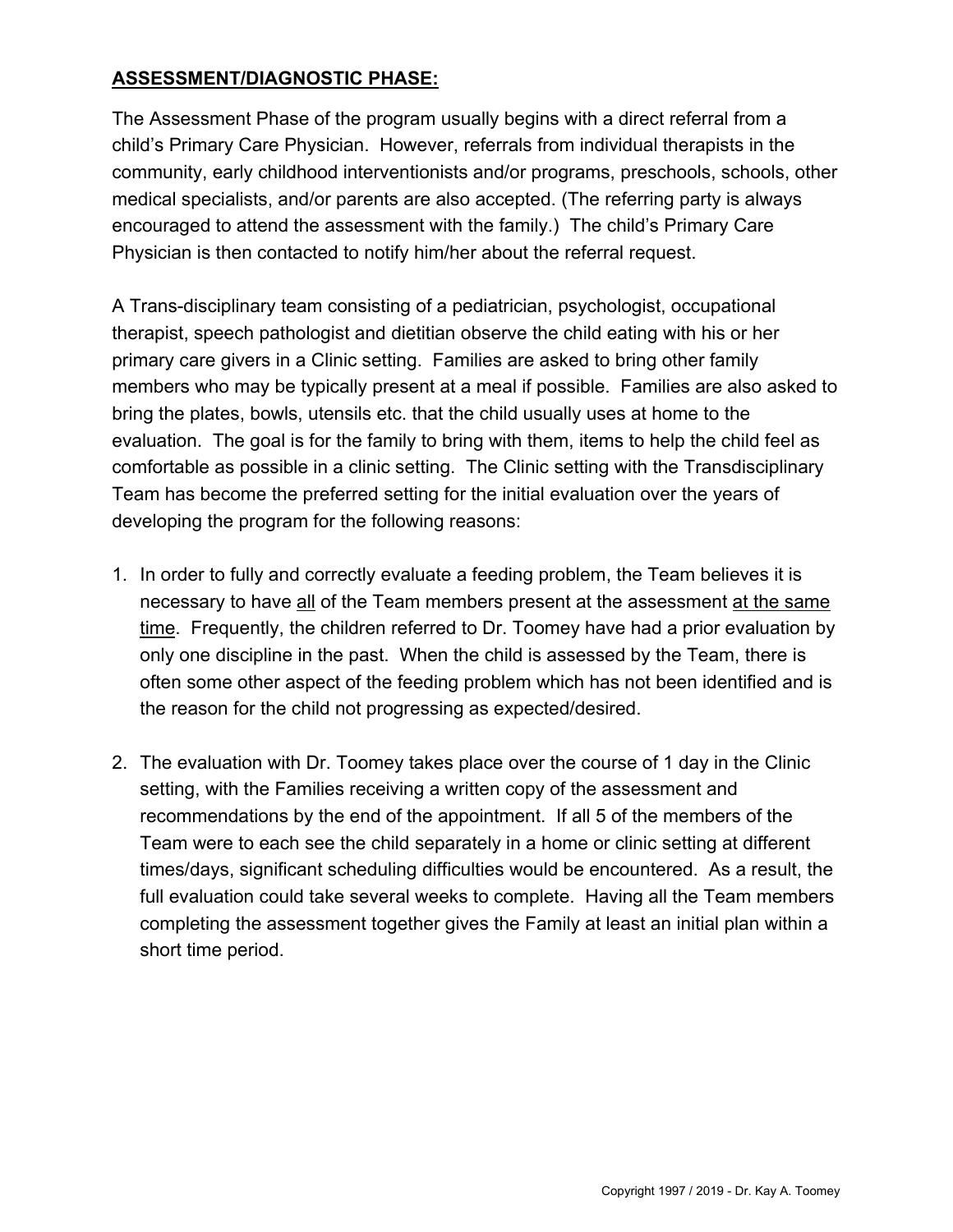3. The Clinic setting allows all 5 of the Team members to simultaneously evaluate the child and family using a One Way Mirror. When we attempted in the past to put all 5 Team members in the same room with the child while they were supposed to be eating, the child either cried and did not eat or watched us and did not eat. The one way mirror allows the Team to actually get a close look into the child's mouth without the child being intimidated by having someone stare at them. It also removes the Team members enough to allow the family to behave more typically than if 5 strangers were actually in the room with them. The Team is aware that the Clinic setting cannot replicate the home and always asks the parents how typical this feeding session in the Clinic was compared to a home feeding.

# **TREATMENT PHASE**

Based on the Initial Feeding Assessment, a child may be assigned to Individual Feeding Therapy, Group Feeding Therapy, given home programming with phone follow-up, or returned to the Community for treatment. When a child is already receiving feeding therapy with another provider, the preference is to return that child's treatment to that provider with the additional recommendations/program given by the Transdisciplinary Team. The treatments and recommendations are, of course, given/conducted in close contact with the child's primary care physician.

Treatment of the feeding problem(s) with Dr. Toomey always uses the SOS Approach to Feeding Program. However, the basic structure in which the program is implemented depends on the child's age and individual needs.

- 1. For children who are *less than 18 months of age*, the program is structured as an "individual" therapy session. An "individual" therapy session to the Team **always** includes the **child and at least one parent**, and the therapist. The parent is in the therapy room eating with their child and the therapist at each treatment session
- 2. For children *older than 7 years of age*, the program is structured using an adaptation of the SOS Program (called the "Food Scientist Adaptation") and may take place in an individual session or in a peer feeding group. Whether or not the child is placed in a peer group is dependent on the number of other same aged peers with similar issues who are currently in treatment in the Clinic. In addition, how well the child functions in, and can utilize, a peer group, is taken into consideration.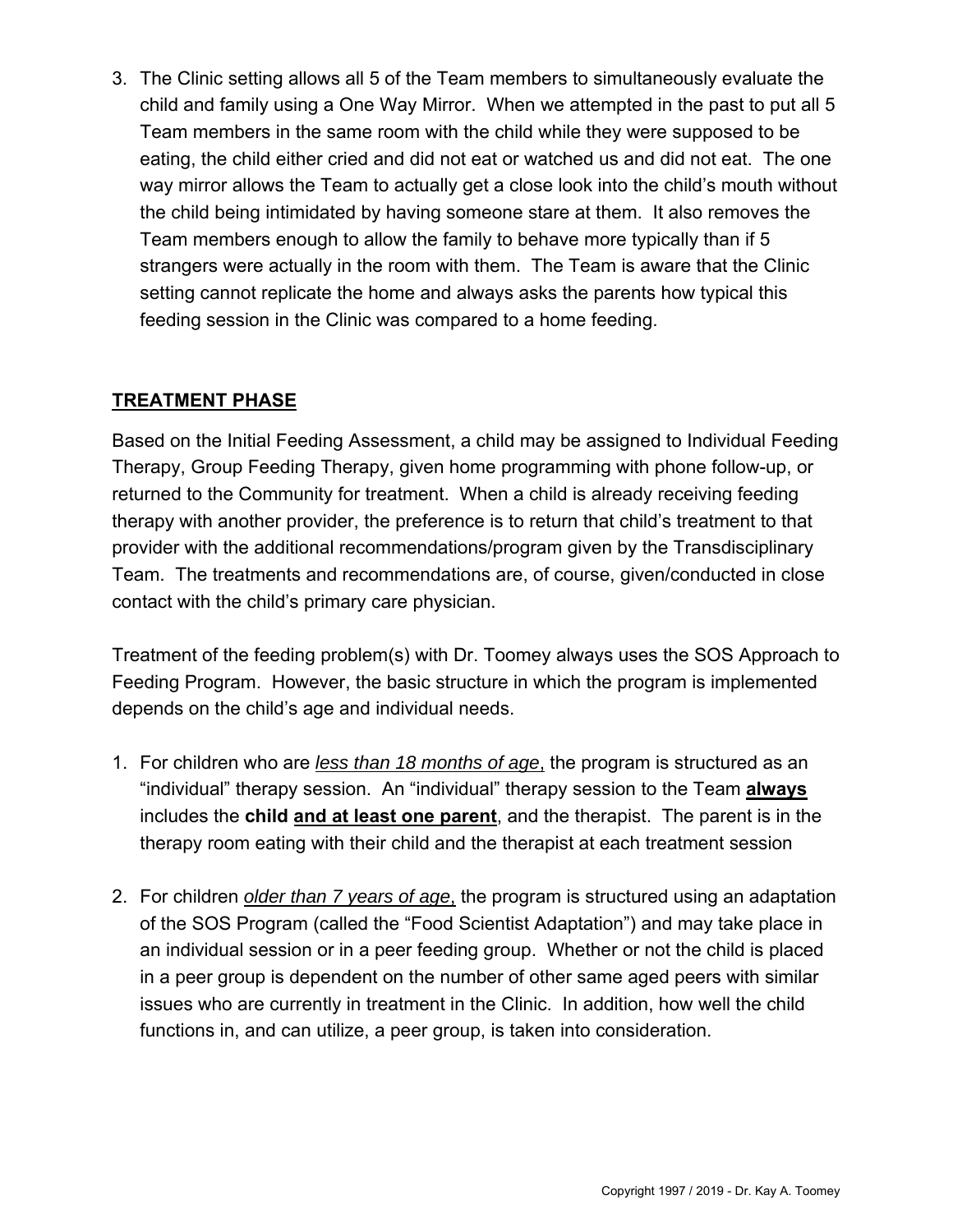3. For children *between 18 months and 7 years of age*, the preferred treatment modality is in a peer group. The preference for this treatment modality is based on several years of treating children in traditional individual therapy sessions, as well as on consulting with parents and teachers, and completing observations of the children in other peer group settings (daycare, preschools, schools).

> We have found that children in this age range respond best to, and make the most rapid progress with, **peer role models with similar issues**  (approximately 25% more rapid progress than in individual therapy). As documented in Albert Bandura's seminal work in Social Psychology, children demonstrate more difficulties learning from a role model who is too far advanced in their skills than in learning from peers like themselves.

When placed in a peer group in which all the other children were eating "normally", children with feeding problems did not make very rapid progress. However, when placed in a peer group with other children who also struggled with similar eating issues, the children with feeding problems learned more quickly how to eat.

Part of this appears to be because the children in the feeding groups typically had some skills better than their peers and some that were worse. This allowed them to act as a role model themselves with some foods (also allowing for positive reinforcement and increased self-esteem during eating), as well as to watch the other children when encountering a food that was difficult for themselves. As Social Learning Theory (Bandura) has frequently demonstrated, a role model that is perceived as most similar to oneself and perceived as making mistakes ("being human") is most likely to be imitated. Role models perceived as too different from oneself or too "perfect" are less likely to be imitated.

The latter also explains why in this age range, the children appear to do a better job of watching and imitating their peers than grown-ups, (parents or therapists). Socially in this age range, they are very interested in their peers.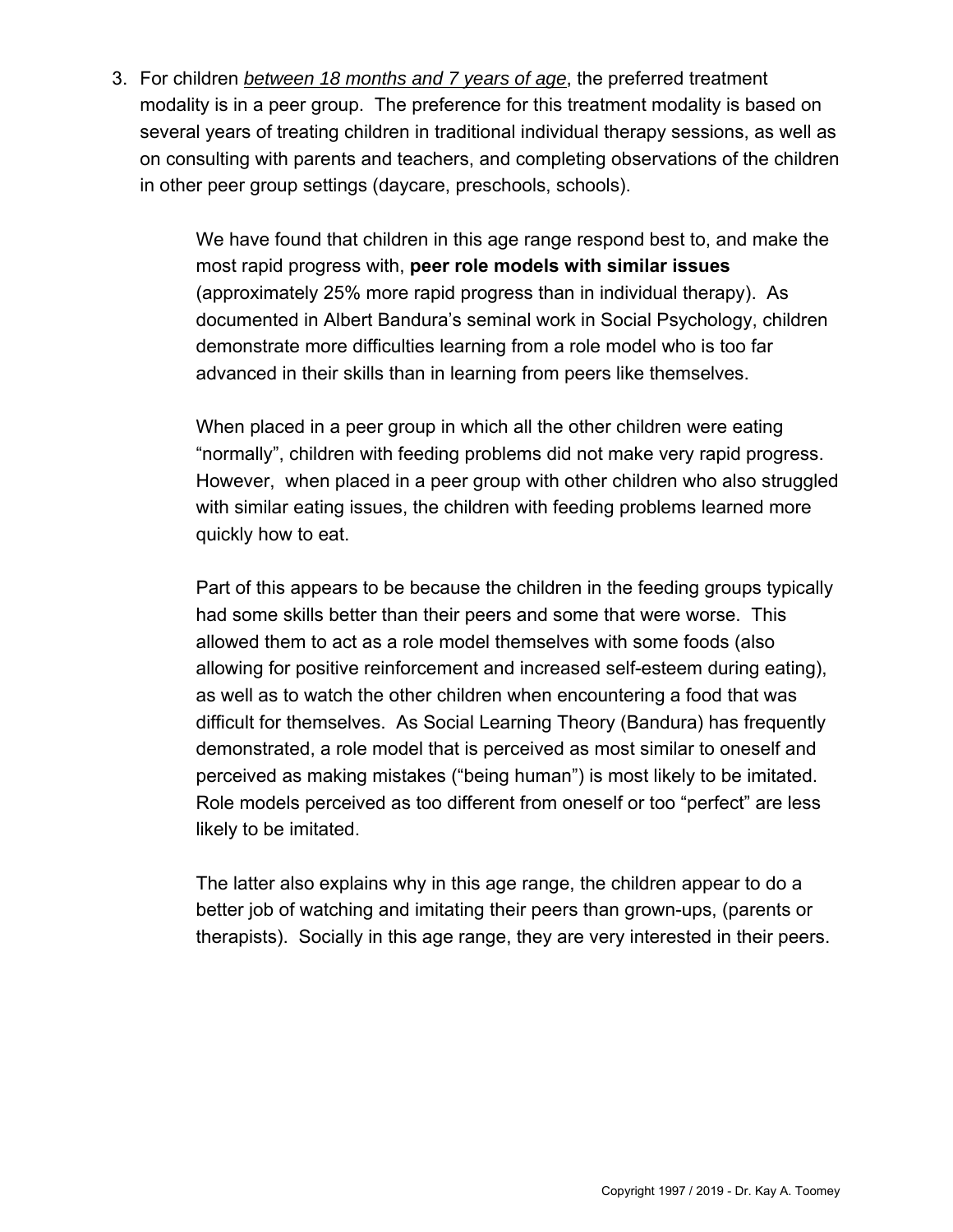#### **PEER FEEDING GROUPS:**

There are several advantages to completing a peer Feeding Group in the Clinic setting vs. a daycare or other more natural peer setting, including:

- 1. Access to a wider variety of therapeutic foods which can be specifically prepared to meet the therapy needs of the children in the Group. This is quite difficult to do in a home setting without adding considerable expense to the family. The selection and preparation of the foods can also be time consuming and takes the parent away from their child.
- 2. The one way mirror allows the parents of the children to objectively observe their child's eating skills and behaviors, without having to simultaneously track and manage everything going on during a meal. The SOS Program utilizes a mental health person or other professional behind the one-way mirror with the parents to facilitate parents learning how to:
	- o Become better observers of their child's behavior without having to be involved in that behavior:
	- o Objectively evaluate their child's skill level with various foods so they can make better food choices for their child;
	- $\circ$  Understand the ways in which children learn to eat and to not eat so that they can determine what their role may have been in contributing to the feeding problems;
	- o Carry out the feeding program in their home setting where they do have to manage all the pieces themselves.
- 3. The mental health person also creates a parent support group environment behind the mirror, so that parents can talk about the experience of living with a child who has feeding problems (decreasing social isolation). In addition, the mental health person helps the parents examine their own issues with feeding and/or their child/home/spouse etc. which may be interfering with following out the program in their home.

#### **TREATMENT DESCRIPTION:**

1. Each session begins with a set routine; perceptual preparation, sitting stability exercises, breathing and oral-motor exercises, hand washing, description/teaching about the food.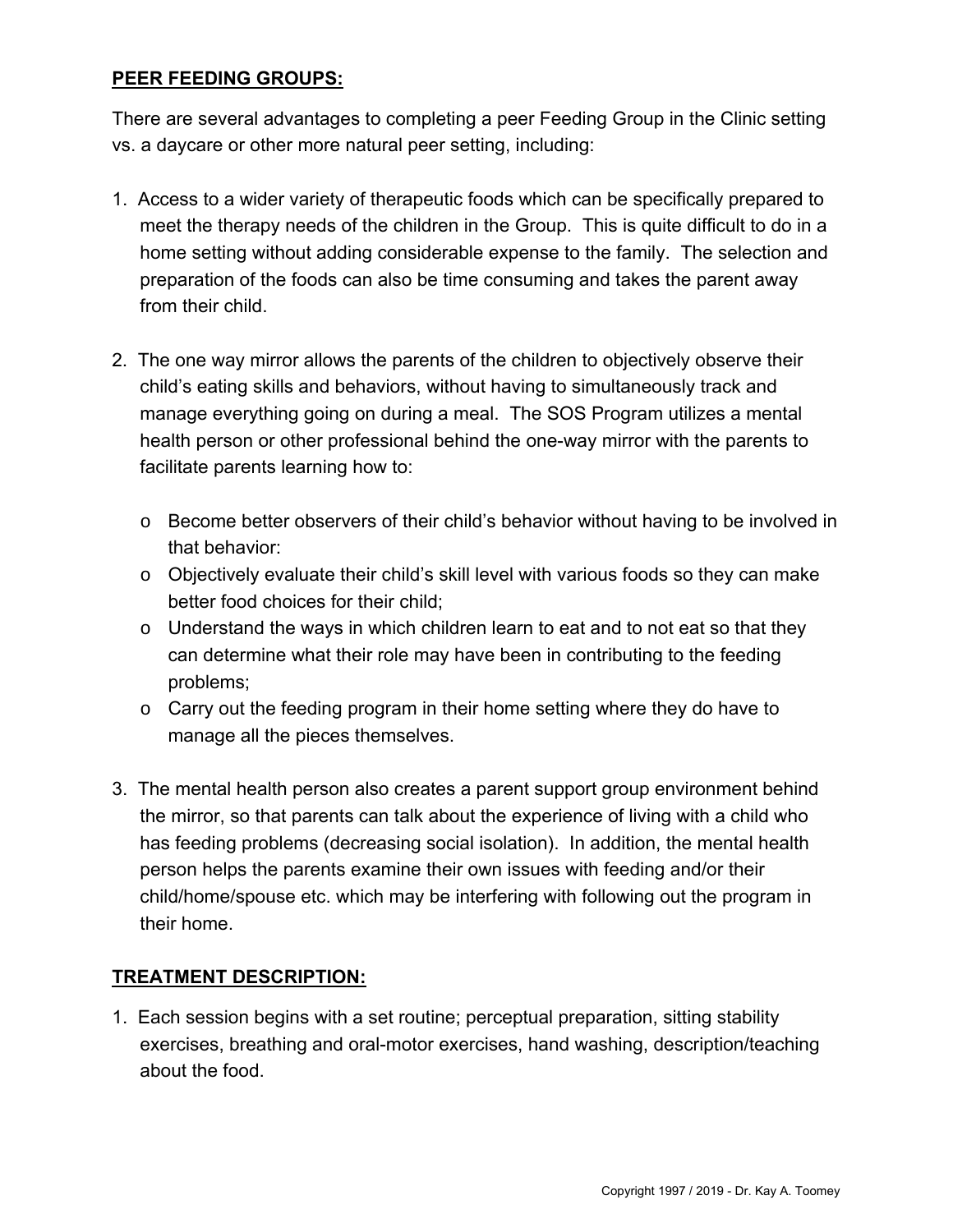- 2. Therapists next work on the children's' oral-motor and perceptual deficits through the choices of the foods made, and the way in which they are presented (tastes, sizes, textures, shapes, colors, consistency, temperature).
- 3. The children are advanced up a detailed hierarchy of 32 steps to eating with each new food presented. Therapists interact with the food and children in a way to help the children achieve each of the 32 steps from a skill standpoint.
- 4. Positive social reinforcement is used to support mastery of each step on the 32 steps to eating hierarchy. Social reinforcement is used as it is the most natural type of reinforcement for eating and allows for the best carry over of the program into the home environment.
- 5. Range of foods at each step on the hierarchy is worked on first, because our work has demonstrated that range drives volume. If needed, volume of food ingested is also directly worked on. However, internal research indicates that the children in our Feeding Group program gain 1 pound and 1 inch, on average, across the 12 weeks of Group sessions. This is in a group of children who typically have not gained any weight or height for the 3 months prior to enrolling in the treatment program. In addition, these children consume an additional 200 calories per day, on average, after 12 weeks of Feeding Group sessions.

The program format is essentially the same whether a child is being seen in a Feeding Group, or in Individual Feeding Therapy.

## **DISCHARGE CRITERIA:**

- 1. Child will readily initiate tasting a new food when presented, 80-90% of the time.
- 2. The child will have 30 different foods in his/her food repertoire. 10 of these foods will be proteins, 10 starches and 10 fruits/vegetables. This number of foods is needed in order for a child to go through 2 full days without repeating a food; 5 meals each day with a protein, starch, fruit/vegetable being presented at EACH meal. This feeding schedule is necessary to provide for adequate nutrition for young children, and to prevent food jagging. Our internal research has demonstrated that children with significant food jagging problems also typically have significant problems with weight gain, growth and nutrition.
- 3. Child will achieve a weight/height growth curve appropriate for their age and medical condition. They will also demonstrate that they can stay on this curve for 3 consecutive measurements, taken every 2 weeks.